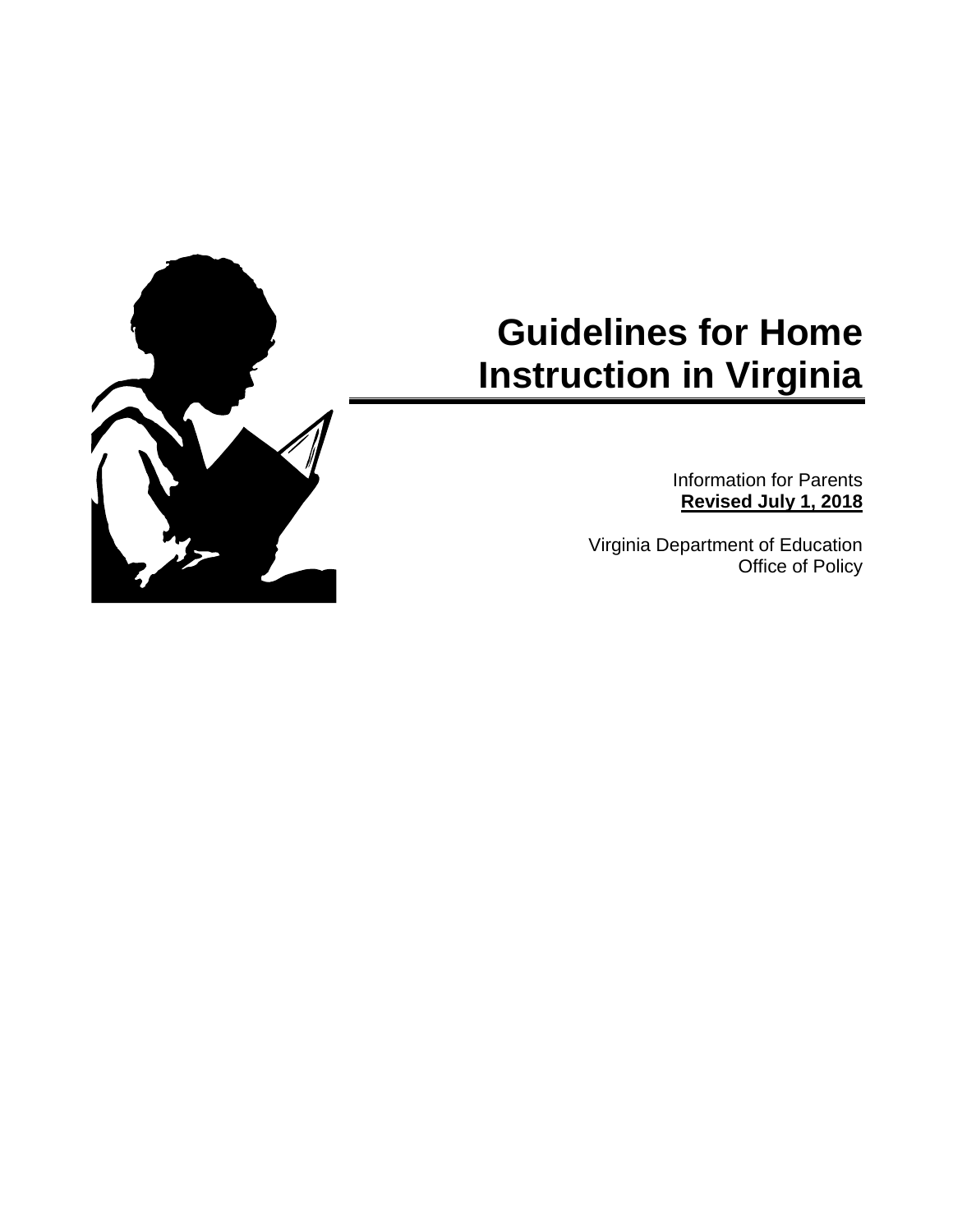**Note: The Virginia Department of Education (VDOE) is not authorized to provide legal advice or legal opinions to parents, school divisions, or others. The information that follows is provided only as technical assistance or guidelines. Please contact your school division if you have questions about the home instruction process for your child, or an attorney if you need legal assistance. You will find contact links for all school divisions in Virginia on the VDOE's [School Division Staff Listing Page.](http://www.doe.virginia.gov/directories/school_divisions/division_info_by_divisions.shtml)**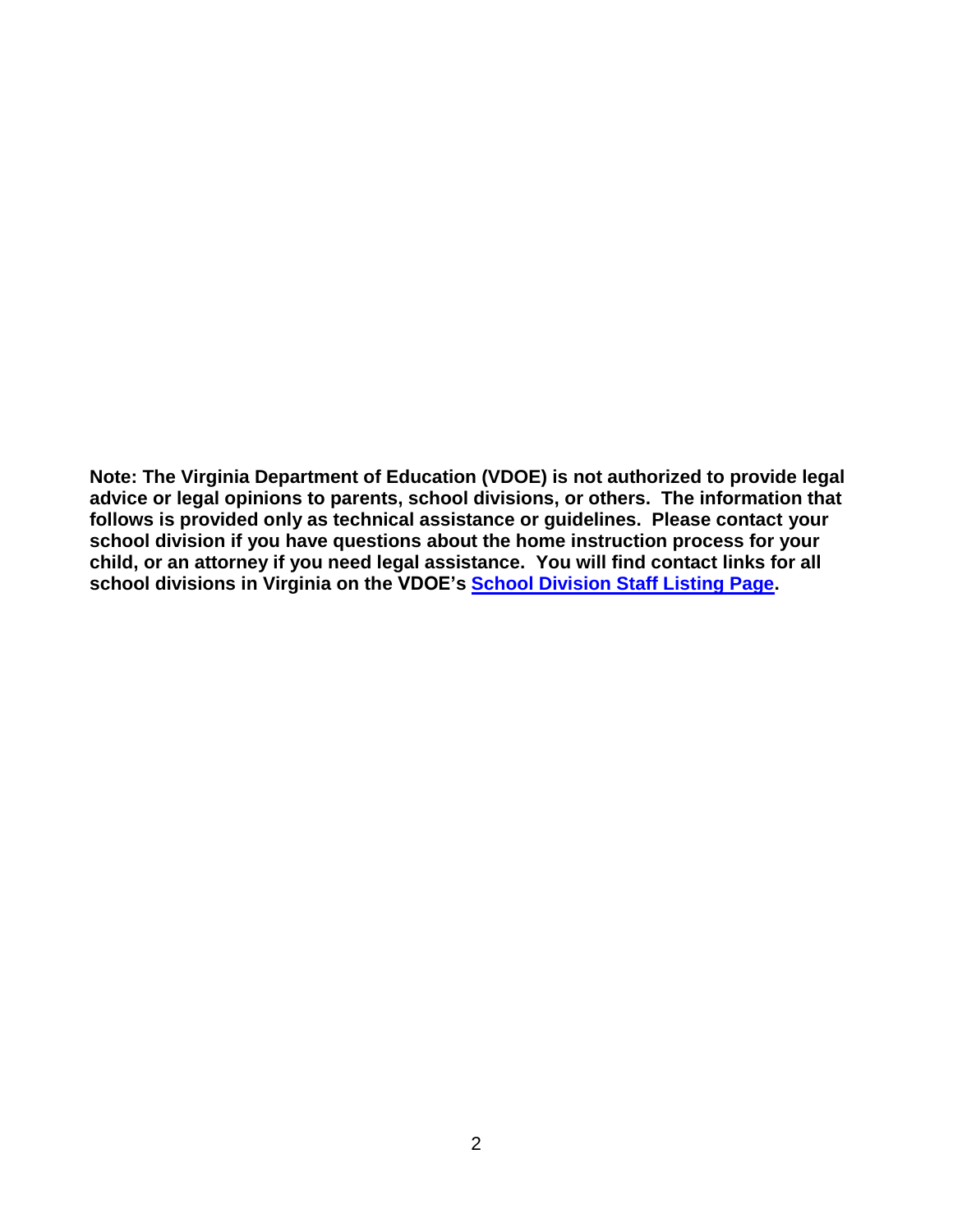# **Table of Contents**

| Considerations for Parents in Selecting a Correspondence Program or Distance Learning  |
|----------------------------------------------------------------------------------------|
|                                                                                        |
|                                                                                        |
|                                                                                        |
|                                                                                        |
|                                                                                        |
|                                                                                        |
|                                                                                        |
|                                                                                        |
|                                                                                        |
| Advanced Placement Tests, Preliminary SAT/National Merit Scholarship Qualifying Tests, |
|                                                                                        |
|                                                                                        |
|                                                                                        |
|                                                                                        |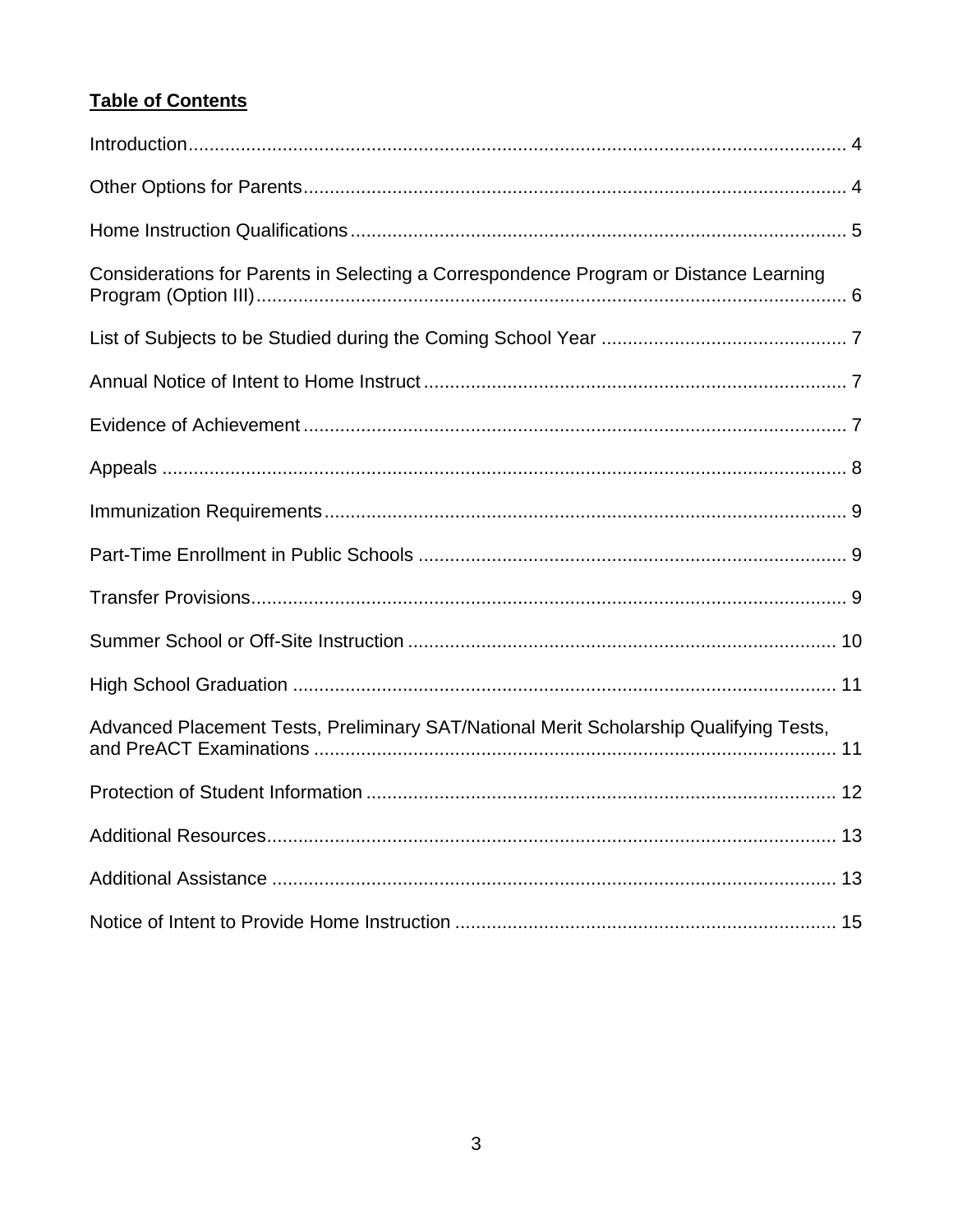# <span id="page-3-0"></span>**Introduction**

In Virginia, "[e]xcept as otherwise provided in this article, every parent, guardian, or other person in the Commonwealth having control or charge of any child who will have reached the fifth birthday on or before September 30 of any school year and who has not passed the eighteenth birthday shall, during the period of each year the public schools are in session and for the same number of days and hours per day as the public schools, cause such child to attend a public school or a private, denominational, or parochial school or have such child taught by a tutor or teacher of qualifications prescribed by the Board of Education and approved by the division superintendent, or provide for home instruction of such child as described in § [22.1-254.1.](https://law.lis.virginia.gov/vacode/22.1-254.1/)" Parents who believe that a child is not mentally, physically, or emotionally prepared to attend school may inform the school board that they want to delay school attendance until the following year if the child has not reached his 6th birthday on or before September 30.

The compulsory attendance law permits a child subject to that law to attend a private or public school or receive an education through alternatives to school attendance outlined in state law unless the child is excused from attendance by a local school board, as stated in § [22.1-254](https://law.lis.virginia.gov/vacode/title22.1/chapter14/section22.1-254/) of the *Code of Virginia*.

Home instruction or home schooling is one alternative to school attendance. In Virginia "any parent, guardian, legal custodian, or other person having control or charge of a child" (§ [22.1-](https://law.lis.virginia.gov/vacode/title22.1/chapter14/section22.1-254/) [254](https://law.lis.virginia.gov/vacode/title22.1/chapter14/section22.1-254/) of the *Code of Virginia*) may provide home instruction as prescribed by § [22.1-254.1](https://law.lis.virginia.gov/vacode/22.1-254.1/) of the *Code of Virginia*.

Section [22.1-262](https://law.lis.virginia.gov/vacode/22.1-262/) of the *Code of Virginia* requires a school attendance officer to refer to a juvenile and domestic relations court (with the knowledge and approval of the school superintendent) any parent who fails to comply with the compulsory attendance law.

# <span id="page-3-1"></span>**Other Options for Parents**

Section [22.1-254](https://law.lis.virginia.gov/vacode/title22.1/chapter14/section22.1-254/) of the *Code of Virginia* allows parents to have their children taught by a **tutor** or a teacher who meets the teacher licensure qualifications prescribed by the Board of Education when that individual has been approved as a tutor by the school division superintendent. To meet the qualifications prescribed by the Board of Education, the tutor must have a valid Virginia teaching license in any area and may be a parent who meets the tutor qualifications.

Parents seeking a **religious exemption** must petition the school board and show that, by reason of bona fide religious training or belief, the pupil, together with his parents, is conscientiously opposed to attendance at school. The term bona fide religious training or belief "does not include essentially political, sociological, or philosophical views or a merely personal code." (§ [22.1-254.B.1,](https://law.lis.virginia.gov/vacode/title22.1/chapter14/section22.1-254/) *Code of Virginia*)

Parents interested in home instruction, tutoring, or religious exemption should contact their school superintendent's office for information and assistance. Contact information for Virginia's school divisions is available on the [Virginia School Division D](http://www.doe.virginia.gov/directories/school_divisions/division_info_by_divisions.shtml)irectory.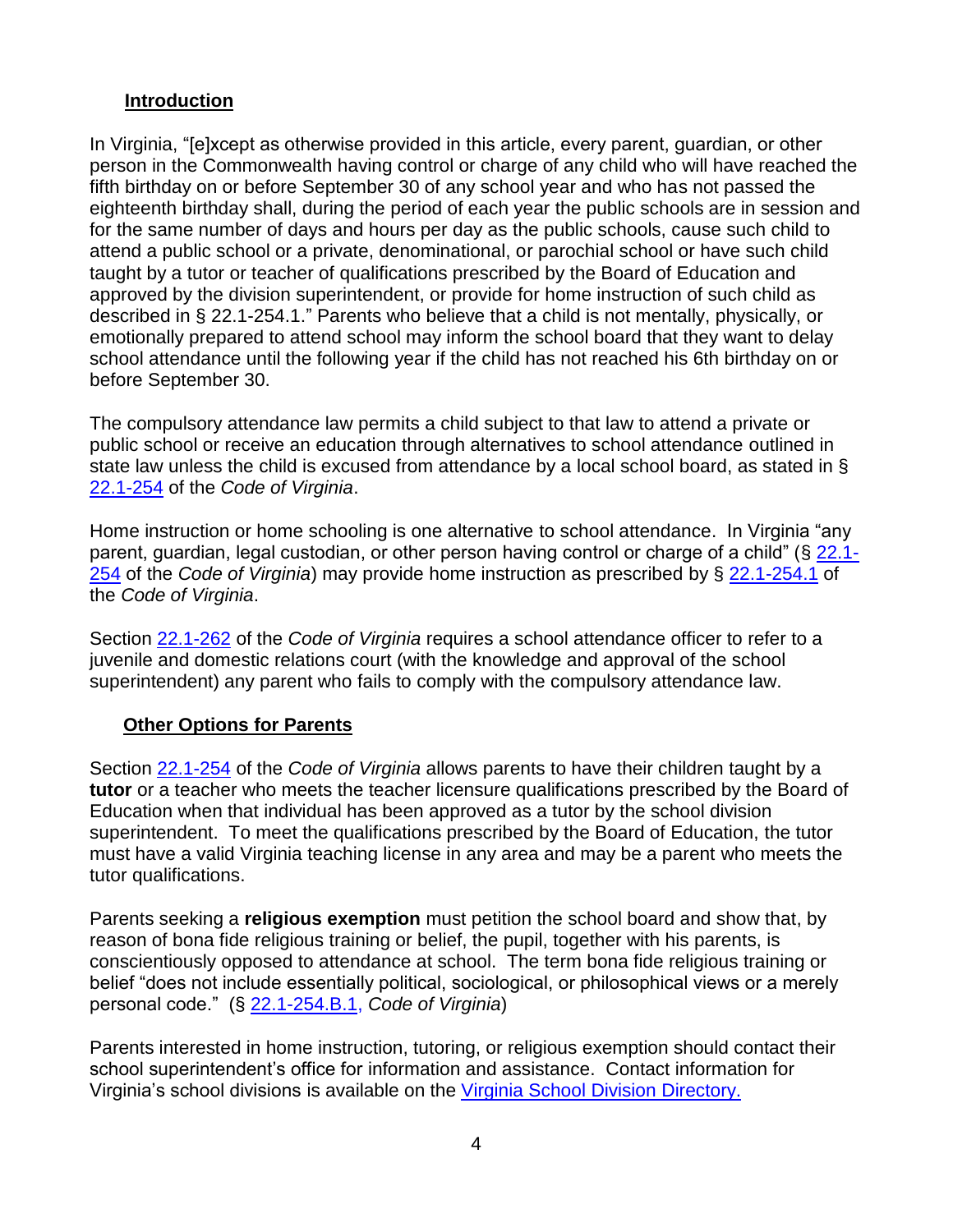#### <span id="page-4-0"></span>**Home Instruction Qualifications**

As prescribed in § [22.1-254.1](https://law.lis.virginia.gov/vacode/22.1-254.1/) of the *Code of Virginia*, any parent who elects to home instruct a child in lieu of school attendance must meet certain requirements annually.

A parent may home instruct a child if:

I. The teaching parent holds a **high school diploma**. (Option I)

The parent must submit to the school superintendent documentation which shows that the parent has earned a high school diploma or a higher credential (e.g., a certificate, an associate's degree, a bachelor's degree, a master's degree, or a doctorate). A high school equivalency certificate (e.g., a GED) would not meet this requirement.

II. The teaching parent **meets the qualifications for a teacher** prescribed by the Board of Education. (Option II)

To qualify under this option, the parent must hold a teaching license or a letter of eligibility for licensure in Virginia and submit it to the school superintendent.

III. The teaching parent provides the child with **a program of study or curriculum** which may be delivered through a correspondence course or distance learning program or in any other manner. (Option III)

If the child is enrolled in a correspondence course or distance learning program, the parent must submit evidence of such enrollment and a list of the subjects to be studied for the coming year to the school division; however, no judgment of the materials is required of the school division superintendent. If the teaching parent provides a program of study or curriculum that is delivered through any other manner, a list of the courses to be studied for the coming year must be submitted to the school division. Submission of these materials is for information purposes only.

For driver education correspondence courses, VDOE approves these programs as specified in § [22.1-205,](https://law.lis.virginia.gov/vacode/22.1-205/) *Code of Virginia*. (See [DMV's webpage](http://www.dmv.virginia.gov/webdoc/citizen/drivers/homeschoolers.asp) for information about driver education correspondence programs for home schooled students.)

IV. The teaching parent provides evidence that he or she is **able to provide an adequate education** for the child. (Option IV)

Evidence of a parent's ability to provide an adequate education is locally determined. Prior to submitting the notice of intent and other required documents, it is recommended that parents contact the local school division to determine what its requirements are for this option.

Parents may continue to use the Standards of Learning (SOL) objectives as a basis for their programs of study under any of the options in  $\S$  [22.1-254.1](https://law.lis.virginia.gov/vacode/22.1-254.1/), if they choose to do so. Information about the SOL objectives is available on the VDOE [SOL webpage.](http://www.doe.virginia.gov/testing/sol/standards_docs/index.shtml)..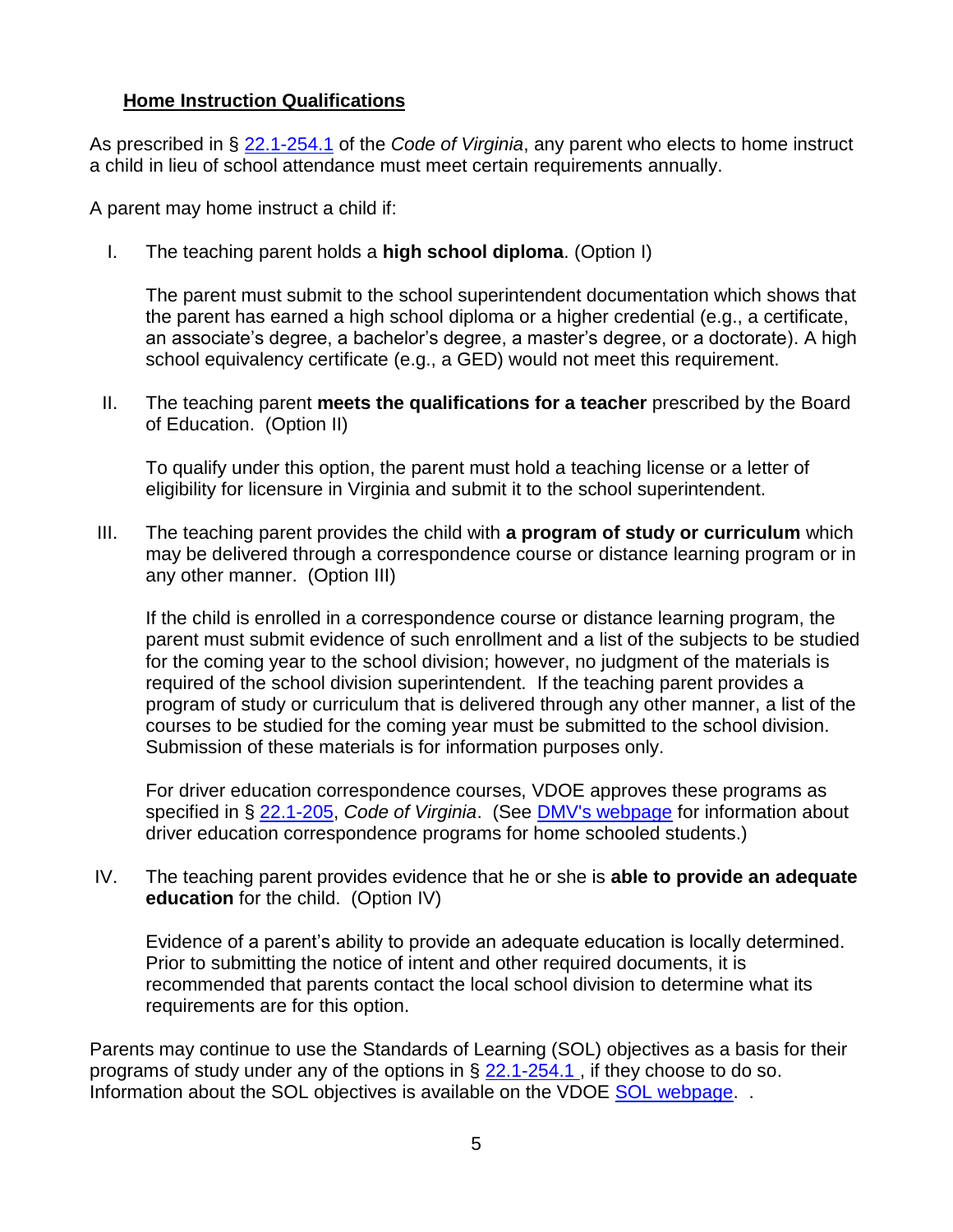#### <span id="page-5-0"></span>**Considerations for Parents in Selecting a Correspondence Program or Distance Learning Program (Option III)**

There are no Virginia statutory or regulatory requirements that govern a parent's selection of a correspondence school or a distance learning program. However, you may want to consider the following when selecting a correspondence course or distance learning program for your home schooled student:

- I. What organization operates the program.
- II. How long the school has been in operation.
- III. Whether the program meets the statutory or regulatory requirements of the state where it is located. Some states require state licensure, certification, approval, or registration. Some states provide no oversight.
- IV. Whether the correspondence school or distance learning program is accredited by recognized accrediting organizations. Although this state does not require accreditation of these courses or schools, accreditation by a recognized organization enhances the courses' or programs' accountability and credibility in the academic community and with the public. While the lack of accreditation does not necessarily indicate that a program is substandard, accredited courses usually must meet rigorous standards. Despite this, some programs choose to operate independently without accreditation.
- V. How long the school maintains student records and whether and how it provides transcripts.
- VI. Whether the program or school's philosophy meets your requirements.
- VII. Whether the curriculum meets your requirements.
- VIII. What the teacher's role is and whether it meets your needs.
- IX. Whether the school's teachers meet the teacher licensure requirements for its state of incorporation or if licensure is a state requirement.
- X. How frequently your child will have contact, if any, with a teacher.
- XI. Whether you or the teacher will monitor and grade the student's work.
- XII. Whether access to a computer is required and how it will be provided.
- XIII. Whether the program offers instant diplomas with substandard or no academic study. In some cases a diploma may be issued for a fee after limited or no study or limited or no testing. These diplomas are highly suspect and may not be accepted by the military, employers, or institutions of higher education.
- XIV. Whether the diploma issued will be accepted by employers, colleges and universities, the military, or others. You may want to speak with a military recruiter or call the admissions office of colleges or universities that you are interested in and ask about the admissions requirements for home schooled students.

If you are interested in transferring your child back into one of Virginia's public schools at some point, you will want to contact your local school division to discuss its transfer policy and acceptance of transfer credits from these programs prior to making such transfer. (For additional information about the transfer process, see the Transfer Provisions section of this handbook.)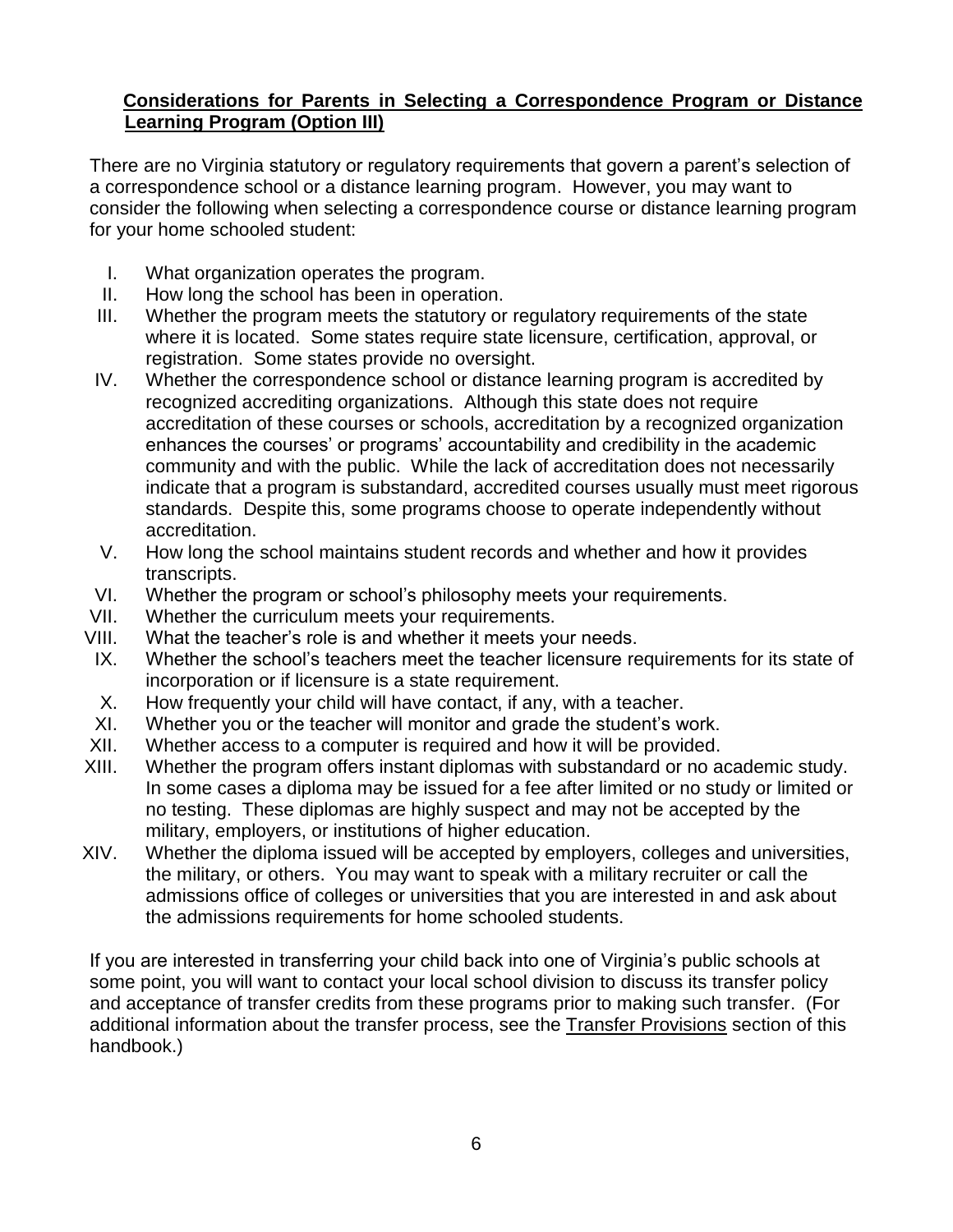# <span id="page-6-0"></span>**List of Subjects to be Studied during the Coming School Year**

The *Code of Virginia,* at § [22.1-254.1.B](https://law.lis.virginia.gov/vacode/22.1-254.1/) provides:

B. Any parent who elects to provide home instruction in lieu of school attendance shall annually notify the division superintendent in August of his intention to so instruct the child and provide a description of the curriculum, limited to a list of subjects to be studied during the coming year….

# <span id="page-6-1"></span>**Annual Notice of Intent to Home Instruct**

A parent who elects home instruction must notify the school division superintendent no later than August 15 of the intent to do so for the coming school year, provide a list of the subjects to be studied for the coming year, and provide evidence of having met one of the criteria described in § [22.1-254.1.A](https://law.lis.virginia.gov/vacode/22.1-254.1/) of the *Code of Virginia* for providing home instruction. (See Home Instruction Qualifications in this handbook at page 5.)

Parents who move into the school division or begin home instruction after the school year has begun must notify the division superintendent of their intent to provide home instruction as soon as practicable and comply with the provisions of the statute within 30 days of such notice. [22.1-254.1.B,](https://law.lis.virginia.gov/vacode/22.1-254.1/) *Code of Virginia*) This means that after providing the school division with a notice of intent, the parents can begin home schooling and they will have 30 days to submit the other required information to the school division.

The notice of intent to provide home instruction may be in the form of a letter **or** other written documentation and must identify the child or children involved. VDOE has developed a model form, the *[Notice of Intent to Provide Home Instruction](http://www.doe.virginia.gov/families/private_home/home_instruction/sample_notice_intent.pdf)*. Parents may use this form to provide notice to the school division. Some school divisions also have model forms and other information on their Web sites. (Refer to the directory of [Virginia School Division Web](http://www.doe.virginia.gov/directories/school_divisions/division_info_by_divisions.shtml) Sites for Virginia's school division websites.)

# <span id="page-6-2"></span>**Evidence of Achievement**

To comply with § [22.1-254.1.](https://law.lis.virginia.gov/vacode/22.1-254.1/) of the *Code of Virginia*, the parent is required to submit, by the following August 1, evidence of the child's academic achievement in one of the following ways:

- I. Evidence that the child has attained a composite score in or above the fourth stanine on any nationally normed standardized achievement test; or an equivalent score on the ACT, SAT, or PSAT test; or
- II. An evaluation or assessment which the school division superintendent determines to indicate that the child is achieving an adequate level of educational growth and progress, including, but not limited to:
	- a. an evaluation letter from a person licensed to teach in any state, or a person with a master's degree or higher in an academic discipline, having knowledge of the child's academic progress, stating that the child is achieving an adequate level of educational growth and progress; or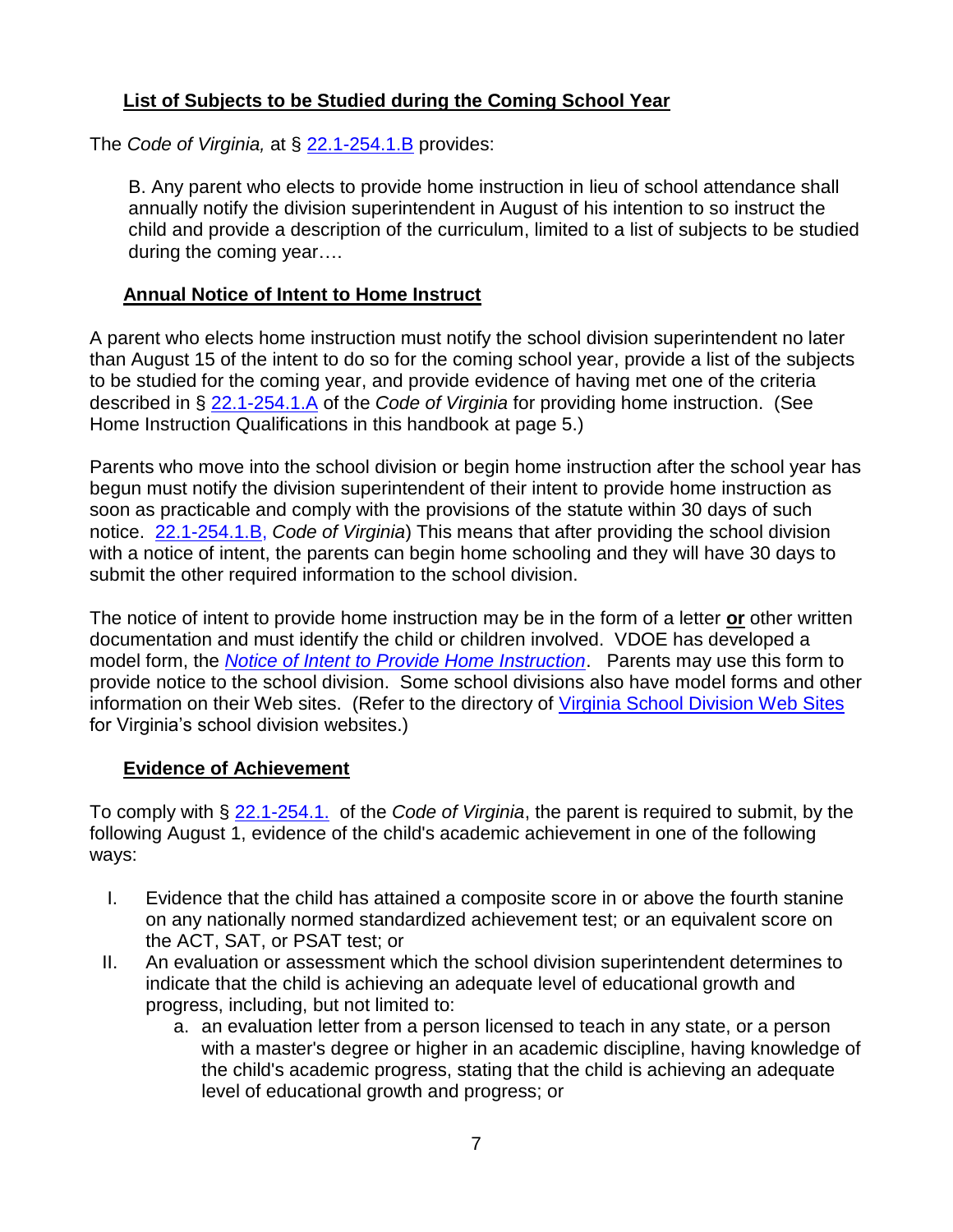b. a report card or transcript from a community college or college, college distance learning program, or home-education correspondence school.

Students' score reports on the ACT, SAT, or PSAT test may not contain scores expressed in stanines. However, percentile scores are usually reported. A percentile score of 23 or above is equivalent to a score at or above the fourth stanine. Thus, students who obtain a national composite score at or above a percentile score of 23 have met the requirement for academic achievement.

While there are other tests and evaluations that may meet the requirements of this section of the law, VDOE does not maintain a list of approved tests and evaluations. VDOE encourages parents to consult with school divisions and other resources such as home instruction parent organizations to determine which test or method of evaluation best meets their needs and provides sufficient information. This consultation is for information purposes only because a parent may use any nationally normed standardized achievement test as evidence of academic achievement or an ACT, SAT, or PSAT test.

Please note, however, that any evaluation or assessment provided must be sufficient to allow the division superintendent to determine that the child is achieving an adequate level of educational growth and progress.

If the parent does not provide the required evidence of progress, the superintendent may place the home instruction program on probation for one year. (For the purpose of this provision, "not provided" means either that no information is submitted or the child is not making satisfactory academic progress as determined by the results of testing or the results of an evaluation or assessment). If this happens, the parent will be required to file a remediation plan and evidence of the ability to provide an adequate education for the child. The superintendent must determine whether these submissions are adequate. The superintendent is not required to place the program on probation or accept the remediation

plan. However, if the plan and evidence are not accepted or the required evidence is not provided by August 1 following the probationary year, home instruction shall cease and the parent must make other arrangements that comply with the compulsory attendance law. (§ [22.1-254.1.C](https://law.lis.virginia.gov/vacode/22.1-254.1/) of the *Code of Virginia)*

The evaluation requirement does not apply to children under the age of six as of September 30.

# <span id="page-7-0"></span>**Appeals**

Any party aggrieved by a decision of the division superintendent may appeal his or her decision to an independent hearing officer within 30 days of the decision by providing a written request for an appeal to the school division superintendent's office. The school division must contact the Supreme Court of Virginia, secure the name of a hearing officer, and notify the parent of the hearing officer's appointment. The costs of the hearing shall be apportioned among the parties by the hearing officer in a manner consistent with his findings. (§ [22.1-254.1.E](https://law.lis.virginia.gov/vacode/22.1-254.1/) of the *Code of Virginia*)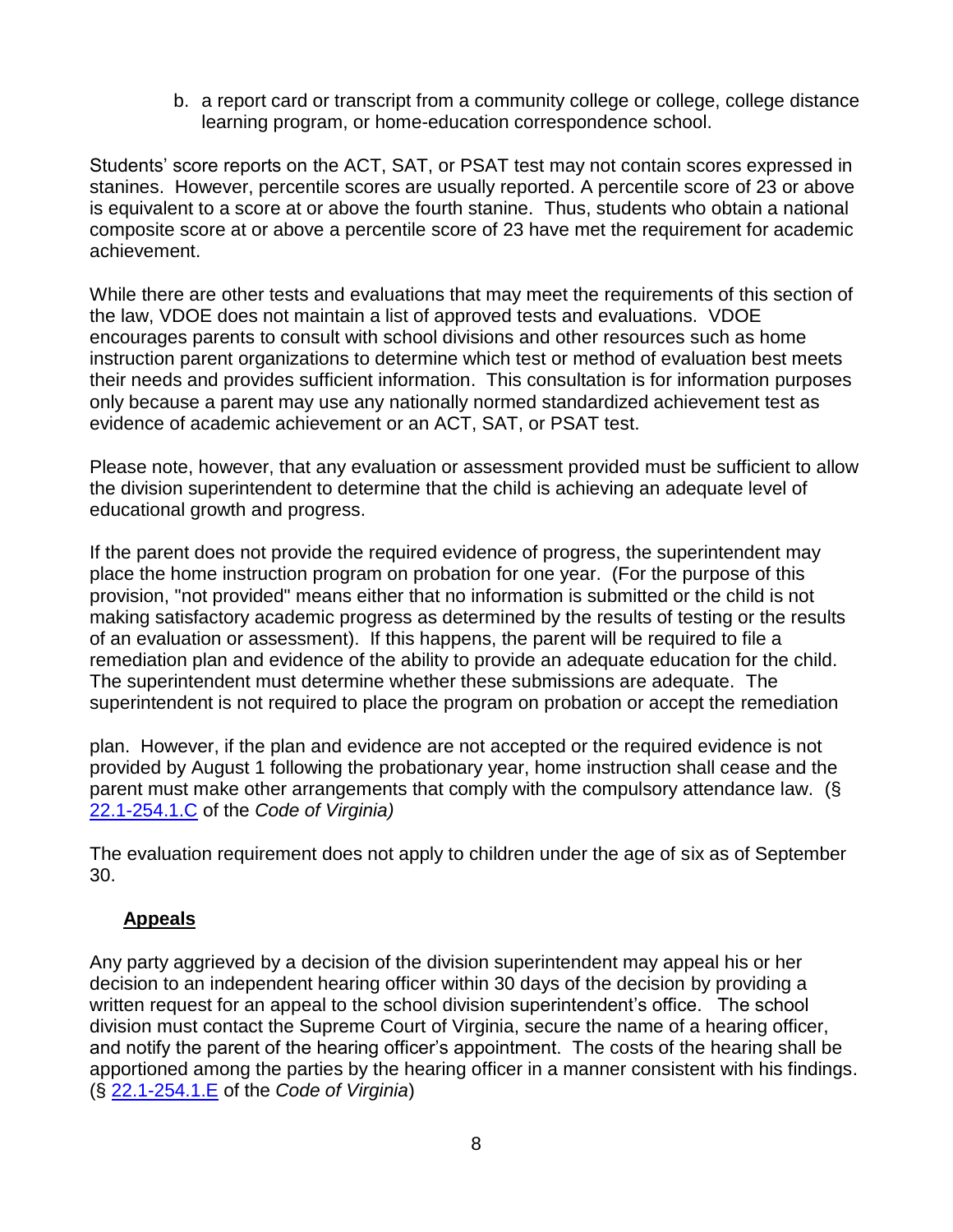#### <span id="page-8-0"></span>**Immunization Requirements**

Section [22.1-271.4](https://law.lis.virginia.gov/vacode/22.1-271.4/) of the *Code of Virginia* requires that parents of students being taught at home or those excused from attendance under the provisions of § [22.1-254](https://law.lis.virginia.gov/vacode/22.1-254/) or § [22.1-254.1](https://law.lis.virginia.gov/vacode/22.1-254.1/) of the *Code* comply with the immunization requirements of § [32.1-46](https://law.lis.virginia.gov/vacode/32.1-46/) of the *Code* in the same manner and to the same extent as if the child were enrolled in and attending school. School superintendents are not required to collect this information with the *Notice of Intent to Provide Home Instruction* but may do so at their discretion. Parents are required to provide the information upon request unless the parents submit an affidavit stating that immunization conflicts with their religious beliefs or the parents provide a doctor's statement indicating that one or more of the required immunizations is detrimental to the child's health. This statement must include the specific nature of the medical condition or the circumstances that contraindicate immunization.

# <span id="page-8-1"></span>**Part-Time Enrollment in Public Schools**

Section [22.1-253.13:2.N](https://law.lis.virginia.gov/vacode/22.1-253.13:2/) of the *Code of Virginia* allows school boards to permit part-time attendance of children receiving home instruction under the provisions of § [22.1-254.1](https://law.lis.virginia.gov/vacode/22.1-254.1/) of the *Code of Virginia*. Home instructed part-time students may be allowed to enroll in classes in English, mathematics, science, history, social science, foreign language, career and technical education, health education, physical education, or fine arts. School divisions may count these students in Average Daily Membership (ADM) as long as the total number of part-time children enrolled does not exceed the number provided under the law (up to 0.5 of a student). School boards may permit students receiving home instruction to enroll in any other courses, but school divisions would not count these students in ADM. Parents are advised to check with local school divisions regarding this issue.

Children who are being tutored under the provisions of § [22.1-254](https://law.lis.virginia.gov/vacode/22.1-254/) of the *Code of Virginia* or have received a religious exemption under those provisions are not eligible to enroll in a public school on a part-time basis.

While participation in certain interscholastic activities such as varsity sports is governed by policies of the [Virginia High School League](http://www.vhsl.org/) (VHSL), other extracurricular activities may be governed by school board policies. Please check with your local school division concerning its policies.

# <span id="page-8-2"></span>**Transfer Provisions**

This handbook has been revised to include relevant information from the Board of Education's *[Regulations Establishing Standards for Accrediting Public Schools in Virginia](http://www.doe.virginia.gov/boe/accreditation/index.shtml)* (SOA). These provisions impact any home schooled student who wishes to transfer back to a public school and wants to receive credit for courses taken while home schooled.

Section [22.1-253.13:4](https://law.lis.virginia.gov/vacode/22.1-253.13:4/) of the *Code of Virginia* (Standard 4 of the Standards of Quality) requires local school boards to make provisions for students who transfer between secondary schools and from nonpublic schools or from home instruction as outlined in the SOA. The SOA provides: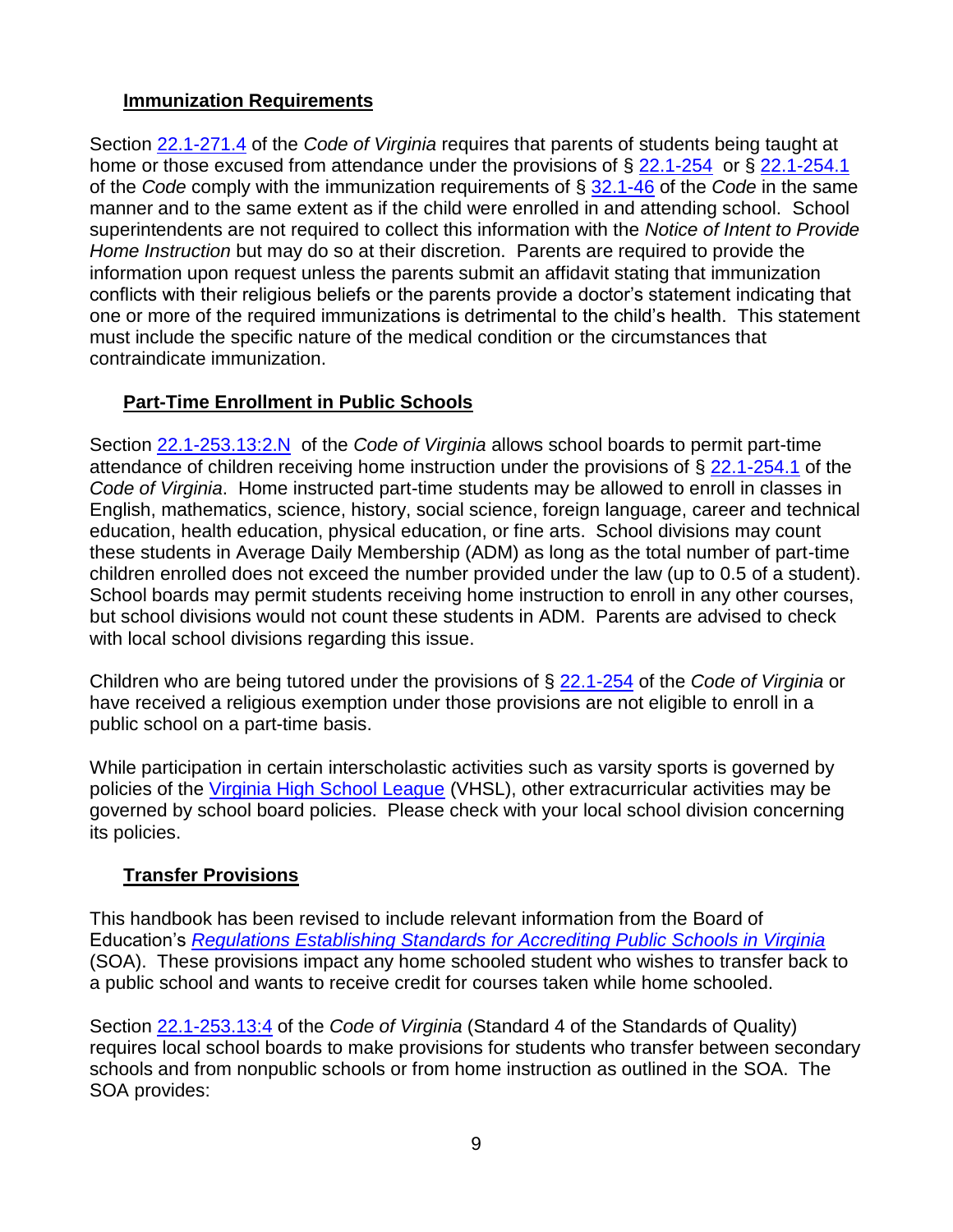Students transferring in grades kindergarten through 8 from Virginia public schools or nonpublic schools accredited by one of the approved accrediting constituent members of the Virginia Council for Private Education (VCPE) shall be given recognition for all grade-level work completed. The academic record of students transferring from all other schools shall be evaluated to determine appropriate grade placement in accordance with policies adopted by the local school board. [\(8VAC20-131-60.A\)](https://law.lis.virginia.gov/admincode/title8/agency20/chapter131/section60/)

A secondary school shall accept credits toward graduation received from Virginia nonpublic schools accredited by one of the approved accrediting constituent members of the VCPE. [\(8VAC20-131-60.D\)](https://law.lis.virginia.gov/admincode/title8/agency20/chapter131/section60/)

Information about the VCPE and its members can be found at [http://www.vcpe.org/.](http://www.vcpe.org/)

There is nothing in the regulations that prohibits public schools from accepting standard units of credit toward graduation awarded to students who transfer from other schools when the courses for which the student received credit generally match the description of or can be substituted for courses for which the receiving school gives standard credit, and the school from which the child transfers certifies that the courses for which credit is given meet the requirements of [8VAC20-131-110](https://law.lis.virginia.gov/admincode/title8/agency20/chapter131/section110) (140 clock hours of instruction)**.** 

The SOA [\(8VAC20-131-60.C\)](https://law.lis.virginia.gov/admincode/title8/agency20/chapter131/section60) also states: "Virginia public schools shall accept standard and verified units of credit from other Virginia public schools, Virginia's virtual learning program, Virtual Virginia and state-operated programs…."

Parents who wish to transfer students from home instruction to a public school should contact the local school division for information about the transfer process. All school divisions should have policies regarding this process.

# <span id="page-9-0"></span>**Summer School or Off-Site Instruction**

Parents who have elected to home school their children (and have met the requirements of § [22.1-254.1\)](https://law.lis.virginia.gov/vacode/22.1-254.1/) are not subject to the SOA requirements for off-site instruction. However, some parents want to provide instruction in the home or off-site to students enrolled in public schools only during the school division's summer break or at other times for additional credits during the regular school year. This method of instruction is not considered home instruction and the parent does not have to meet the *Code* requirements for home instruction. However, as noted below, there are some restrictions on this practice.

With reference to off-site instruction, the SOA, at [8VAC20-131-180.B,](https://law.lis.virginia.gov/admincode/title8/agency20/chapter131/section180) states:

Schools are encouraged to pursue alternative means to deliver instruction to accommodate student needs through virtual courses, emerging technologies, and other similar means. Students may enroll in and receive a standard and verified unit of credit for supervised virtual courses with prior approval of the principal. The local school board shall develop policies governing this method of delivery of instruction that shall include the provisions of [8VAC20-131-110](https://law.lis.virginia.gov/admincode/title8/agency20/chapter131/section110) and the administration of required SOL tests prescribed by [8VAC20-131-30.](https://law.lis.virginia.gov/admincode/title8/agency20/chapter131/section30) For courses offered for possible high school credit, standard units of credit shall be awarded for successful completion of such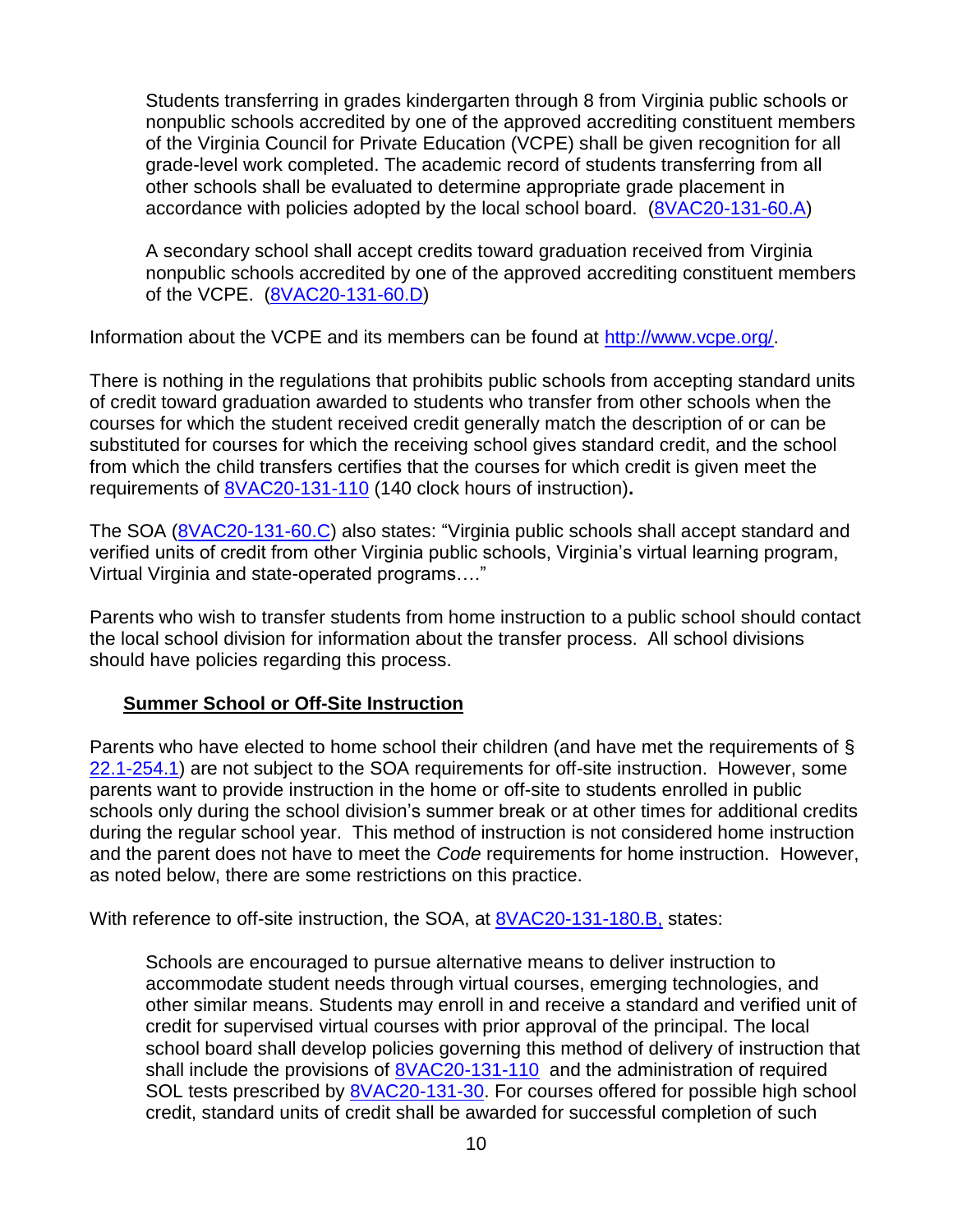courses when the course is equivalent to that offered in the regular school program and the work is done under the supervision of a licensed teacher qualified in the relevant subject areas. A verified unit of credit may be earned when the student has successfully completed the requirements specified in [8VAC20-131-110.](file://///WCS02021/speterso$/2018/Home%20Instruction/8vac20-131-110https:/law.lis.virginia.gov/admincode/title8/agency20/chapter131/section110)

Public school students who wish to take correspondence courses or participate in distance learning programs for school credit should discuss the public school's approval process with a school guidance counselor or the principal to ensure that the student receives the appropriate credit. These students are not considered to be home schooled and must meet the requirements of the SOA [\(8VAC20-131-180\)](https://law.lis.virginia.gov/admincode/title8/agency20/chapter131/section180).

#### <span id="page-10-0"></span>**High School Graduation**

State law requires school boards to award diplomas to students who have earned the units of credit prescribed by the Board of Education and meet such other requirements as may be prescribed by the school board and approved by the Board of Education. Typically, school boards do not award diplomas to students who are not enrolled in public schools under their supervision. Therefore, students taught at home may not receive diplomas unless those students are enrolled in a correspondence program or other program that awards a diploma or other exiting credential. Some home instruction parent organizations and some correspondence schools offer graduation ceremonies, diplomas, and graduation rings. Parents and home-schooled students may want to check with those types of organizations about these matters.

**Neither VDOE nor public school divisions maintain any academic records, such as transcripts or diploma status, for students who have been home schooled. Thus VDOE cannot verify a home schooled student's high school graduation status for military recruiters, colleges, universities, technical schools, employers, or any other entity. With the parent's permission or the student's permission if the student has reached the age of 18, organizations or individuals may contact the relevant local school division for information as to whether the student completed the home instruction process.** 

#### <span id="page-10-1"></span>**Advanced Placement Tests, Preliminary SAT/National Merit Scholarship Qualifying Tests, and PreACT Examinations**

Section [22.1-254.1.F](https://law.lis.virginia.gov/vacode/22.1-254.1) of the *Code* requires school boards to: (i) make Advanced Placement (AP) tests, Preliminary SAT/National Merit Scholarship Qualifying Tests (PSAT/NMSQT), and PreACT examinations available to students receiving home instruction; (ii) adopt written policies that specify the date by which such students shall register to participate in these examinations; and (iii) notify such students and their parents of the registration deadline and the availability of financial assistance to low-income and needy students to take such examinations. Parents may contact local school divisions for additional information about these examinations.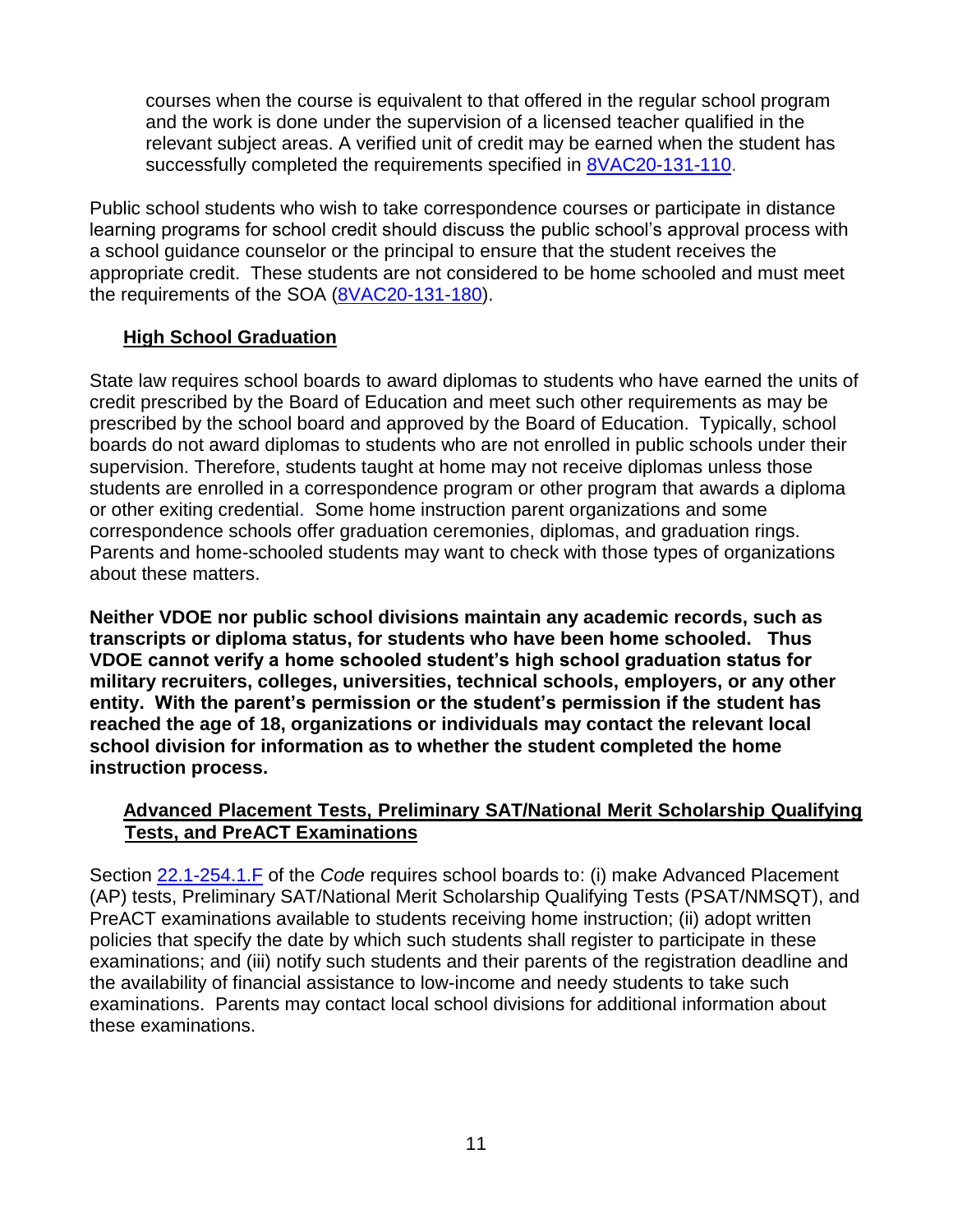# <span id="page-11-0"></span>**Protection of Student Information**

Section [22.1-254.1.G](http://law.lis.virginia.gov/vacode/22.1-254.1/) prohibits school divisions from disclosing to VDOE or any other person or entity outside of the local school division information from a parent or student regarding election to provide home instruction or regarding a claim of a religious exemption without the parent's written consent. Note: the school division is required to provide to the Department the aggregate number of students receiving home instruction as provided in § 22.1-254.1.B.

As prescribed in § [22.1-254.1.G](https://law.lis.virginia.gov/vacode/22.1-254.1/) of the *Code of Virginia,* neither the VDOE nor any local school board shall require any student enrolled in a public elementary or secondary school or receiving home instruction pursuant to  $\S$  [22.1-254.1,](https://law.lis.virginia.gov/vacode/22.1-254.1/) or his parent, to provide the student's federal social security number.

Parents may contact local school divisions if they have questions about these issues.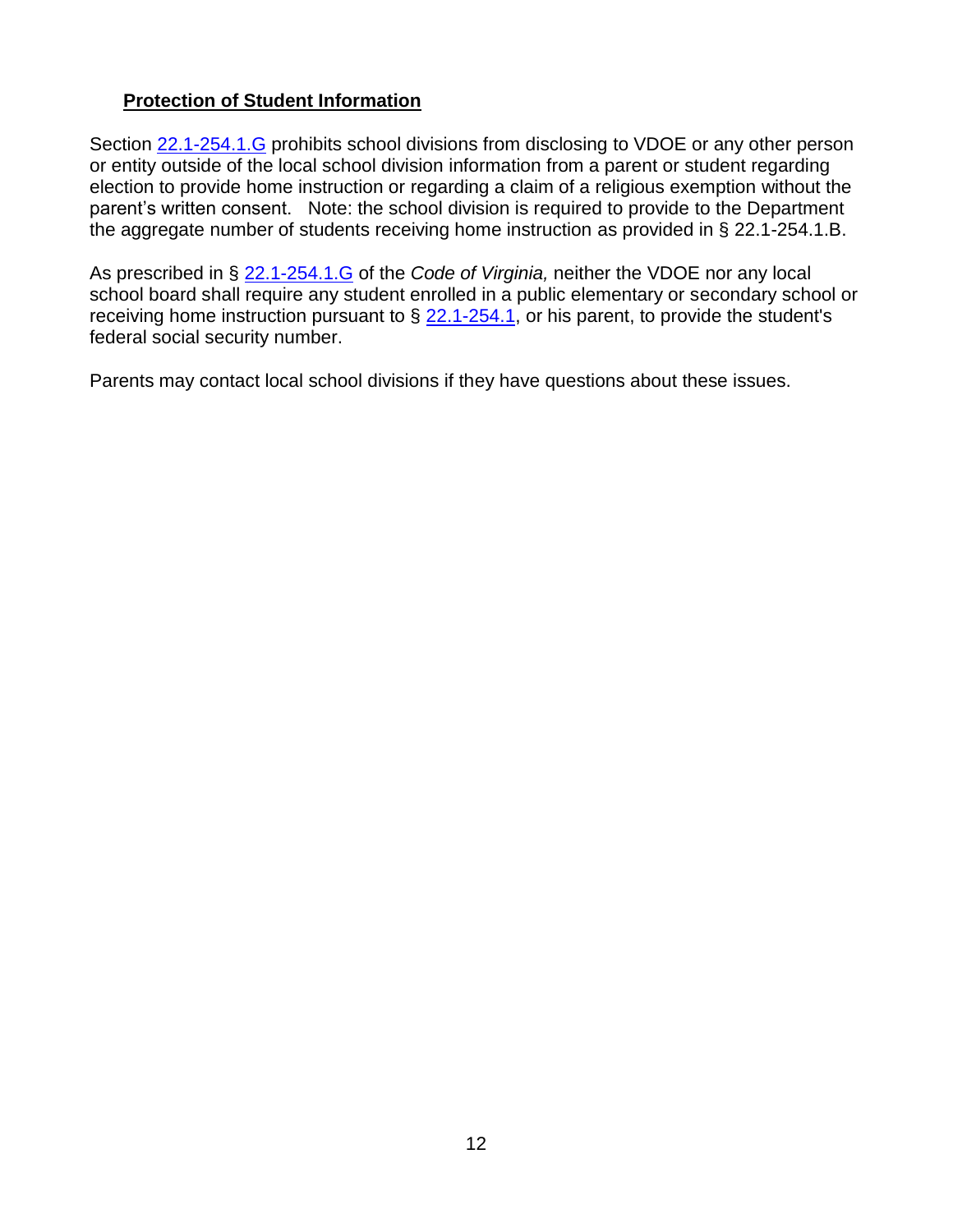# <span id="page-12-0"></span>**Additional Resources**

The following organizations can assist parents with information regarding home instruction:

#### **Home Educators Association of Virginia**

2100 W. Laburnum Ave. Suite 108-A Richmond, Virginia 23227 (804) 278-9200 e-mail: info@heav.org <http://www.heav.org/>

#### **The Organization of Virginia Homeschoolers**

Post Office Box 5131 Charlottesville, Virginia 22905 (866) 513-6173 e-mail: info@vahomeschoolers.org [www.VaHomeschoolers.org](http://www.vahomeschoolers.org/)

#### <span id="page-12-1"></span>**Additional Assistance**

For general questions regarding home instruction, please contact the VDOE Policy Office at 804-225-2092 or by e-mail at [Policy@doe.virginia.gov](mailto:Policy@doe.virginia.gov)

VDOE does not maintain any information about testing for students who are homeschooled. For questions regarding **testing**, please contact your school superintendent's office, or its home instruction designee within your school division. Contact information for Virginia's school divisions is available on the [Virginia School Division D](http://www.doe.virginia.gov/directories/school_divisions/division_info_by_divisions.shtml)irectory.

Questions regarding **special education** should be addressed to VDOE's Division of Special Education and Student Services, at (804) 371-7420 or 1-800-422-2083 or you may call your school division's special education director.

Please contact VDOE by telephone at 804-225-3300 or by e-mail at [Instruction@doe.virginia.gov](mailto:Instruction@doe.virginia.gov) if you have general questions about **driver education** for home schooled students.

School boards in Planning District Eight (PD 8) are required to make a minimum 90-minute parent/student driver education component, included as part of the in-classroom portion of the driver education curriculum, available to all students and their parents or guardians who are in compliance with the [compulsory attendance law.](https://law.lis.virginia.gov/vacode/22.1-254/) (§ [22.1-205](https://law.lis.virginia.gov/vacode/22.1-205/) of the *Code of Virginia*)

PD 8 is composed of the counties of Arlington, Fairfax, Loudoun, and Prince William; the cities of Alexandria, Fairfax, Falls Church, Manassas, and Manassas Park; and the towns of Dumfries, Herndon, Leesburg, Purcellville, and Vienna. If you live in this planning district and want more information about this requirement, please contact your local school division. Contact information for Virginia's school divisions is available on the [Virginia School Division](http://www.doe.virginia.gov/directories/school_divisions/division_info_by_divisions.shtml)  Directory.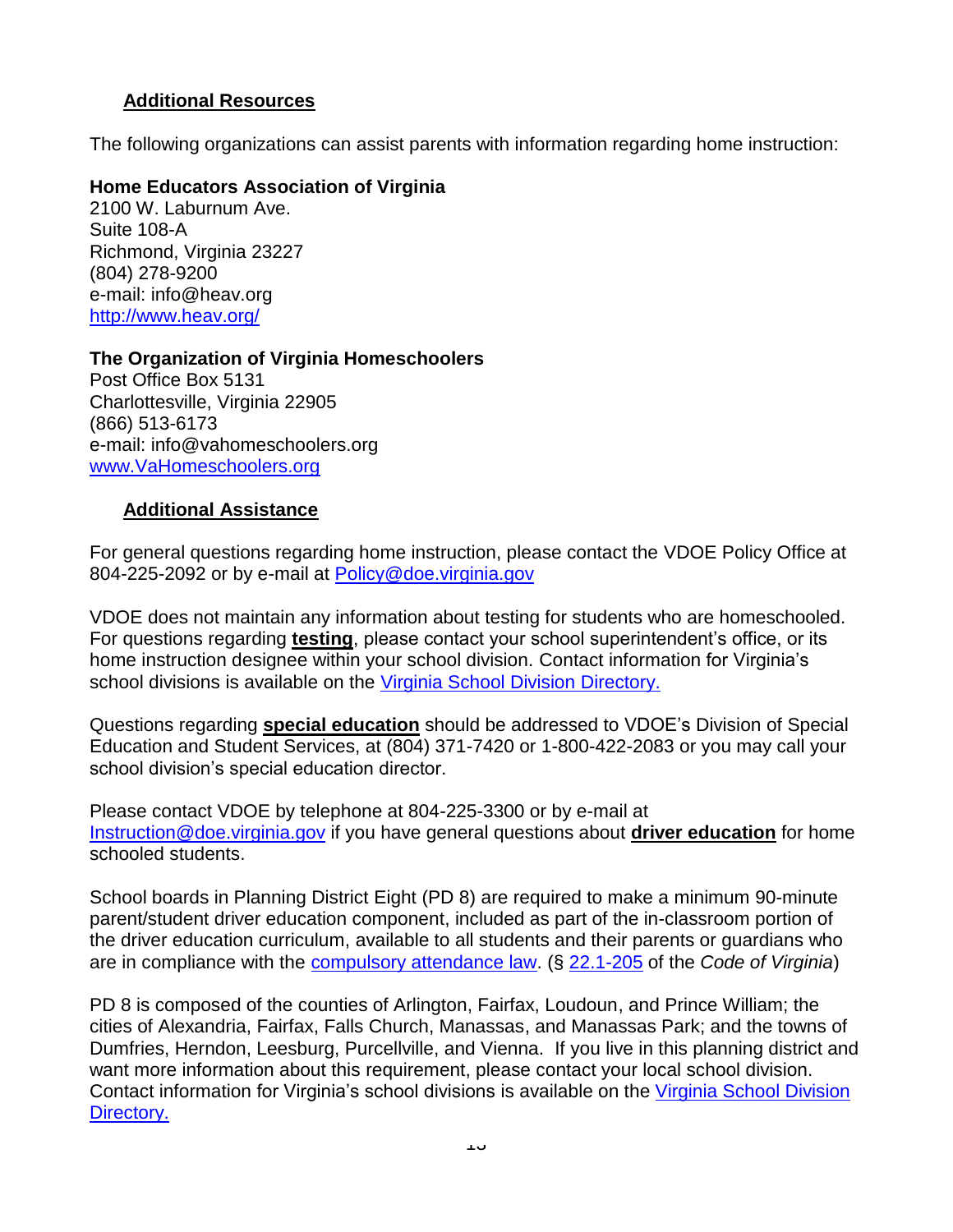For information about public school/community college **dual enrollment** policies for students who are home schooled, please contact your local school division. Contact information for Virginia's school divisions is available on the [Virginia School Division D](http://www.doe.virginia.gov/directories/school_divisions/division_info_by_divisions.shtml)irectory.

For information regarding the Virginia Board of Education's *Regulations Establishing Standards for Accrediting Public Schools in Virginia*, also known as the SOA or Standards for Accreditation, refer to VDOE's [Standards of Accreditation](http://www.doe.virginia.gov/boe/accreditation/index.shtml) webpage.

VDOE's mailing address is:

Virginia Department of Education P.O. Box 2120 Richmond, VA 23218-2120

**Please do not submit documentation for home instruction to VDOE. That information must be submitted to your** local [school division.](http://www.doe.virginia.gov/directories/school_divisions/division_info_by_divisions.shtml)

For additional information, please visit the **VDOE Private Schools and Home Instruction webpage** at: [http://www.doe.virginia.gov/students\\_parents/private\\_home/index.shtml.](http://www.doe.virginia.gov/students_parents/private_home/index.shtml)